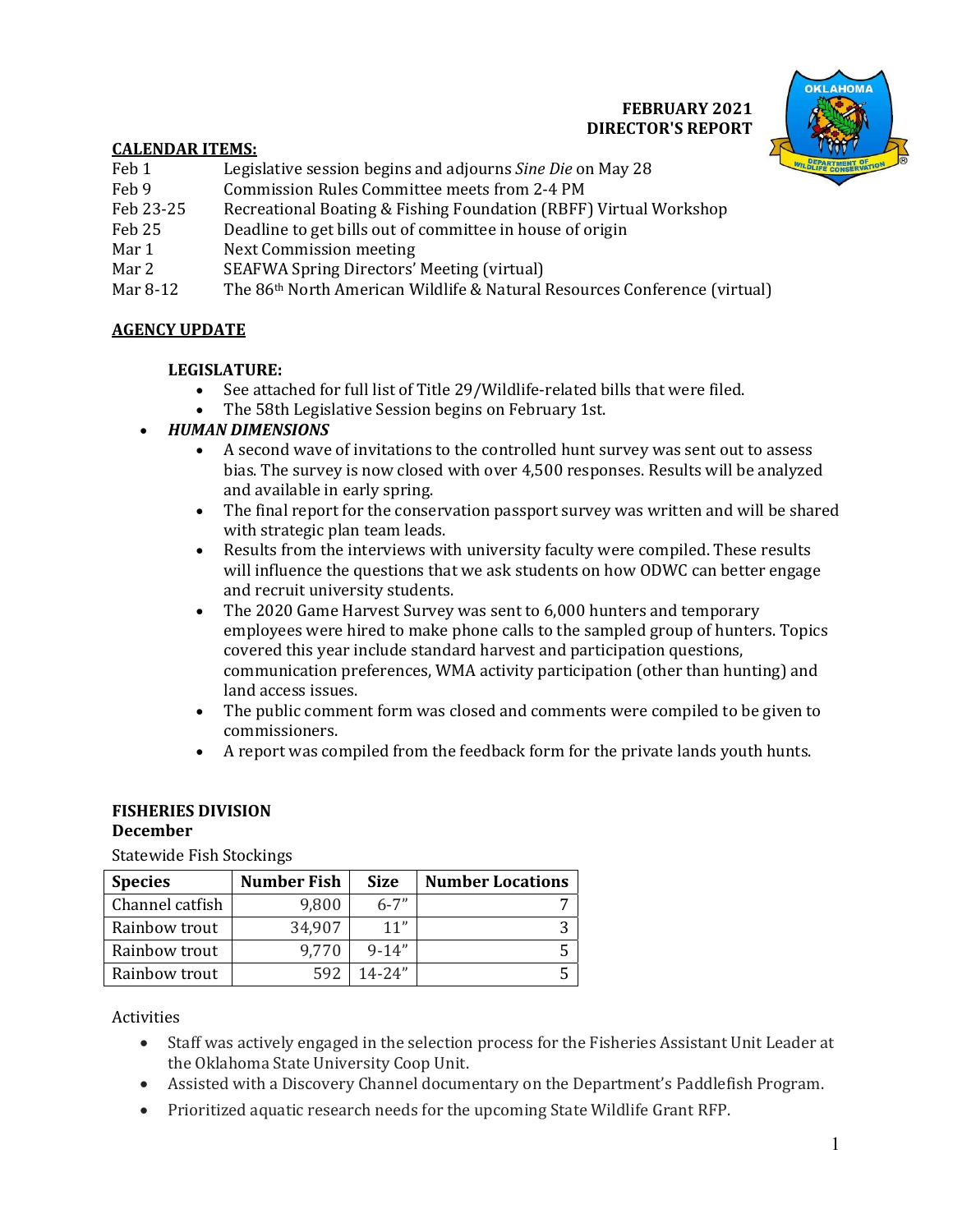- Participated in an annual coordination meeting with TPWD to discuss Lake Texoma fishery management.
- Habitat enhancement projects on Carl Albert, Meeker, Murray, Ozzie Cobb, Sardis, Tenkiller, and Texoma reservoirs were completed using large cedar trees. All projects were marked, and locations were uploaded into the Department's online fish attractor map and highlighted through Facebook posts.
- Reviewed and provided comments on a draft Lake Texoma shoreline management plan.
- Completing data entry and analysis from 2020 fall sampling efforts, and results are being included in annual reports.
- Updating and completing five-year regional management plans for 2016-20, and are drafting new plans for 2021-25.
- Region stocking needs for 2021 were reviewed and revised as necessary.
- Winter paddlefish netting and tagging surveys continue on Fort Gibson, Grand, and Hudson reservoirs.
- Alligator Gar surveys are being conducted when weather permits.
- A creel survey at Sunset continues. Preliminary results indicate this lake is popular as anglers continue to catch trout.
- Slenderhead Darter specimens were collected, prepared, and shipped to Yale University for genetics analysis.
- Monitoring of the drawdown at Lake Jap Beaver continues in preparation for an upcoming dam renovation project.
- Work continues on shop building renovation plans for the Ponca City Office.
- A fishing dock at Eagle Lake was installed and the gangway boards were replaced.
- Dirt work for the heavy equipment building at Canton was completed, and a road to the site was built and rocked.
- Byron SFH staff started construction on a new hatching jar storage cabinet and completed fish house holding tank refinishing projects.
- Manning SFH staff pulled one of their water supply pumps for repair and continued reshaping pond bottoms and levies.
- Blue River PFHA staff inspected and temporarily repaired damaged roads and bridges. Permanent solutions are being discussed.

### **I&E DIVISION**

- Smokey Solis sent out a video featuring Director Strong saying "thank you" to our sportsmen and women. The video accompanied an article highlighting ODWC's top achievements in 2020 in an email sent to all our license holders.
- Michael Bergin continues to finalize the target audience, message, and timeline for Operation Retention. Additionally, he is working with R3 coordinator Kasie Harriet to execute a recently acquired grant from ACI. Through this grant, he is working to develop influencer videos for social media ads. He is also working with Mike Chrisman to develop marketing plans for the upcoming ODWC raffle hunts.
- Colin Berg, Kasie Harriet and Skylar St Yves participated in a webinar with RBFF regarding methods to retain anglers. They are all involved with a special ODWC retention effort and plan for 2021.
- Kelly Boyer entered scores for the virtual shoots that OKNASP students have been participating in. Schools that wanted to qualify for an in person or virtual state shoot shot and submitted scores from three different virtual shoots. The average of their scores were used to determine the top 20 elementary, middle and high school teams. They are invited to an in person event at the OKC Fairgrounds on February 23 & 24. 212 schools submitted scores, down around 30% from last year but very good for all of the different COVID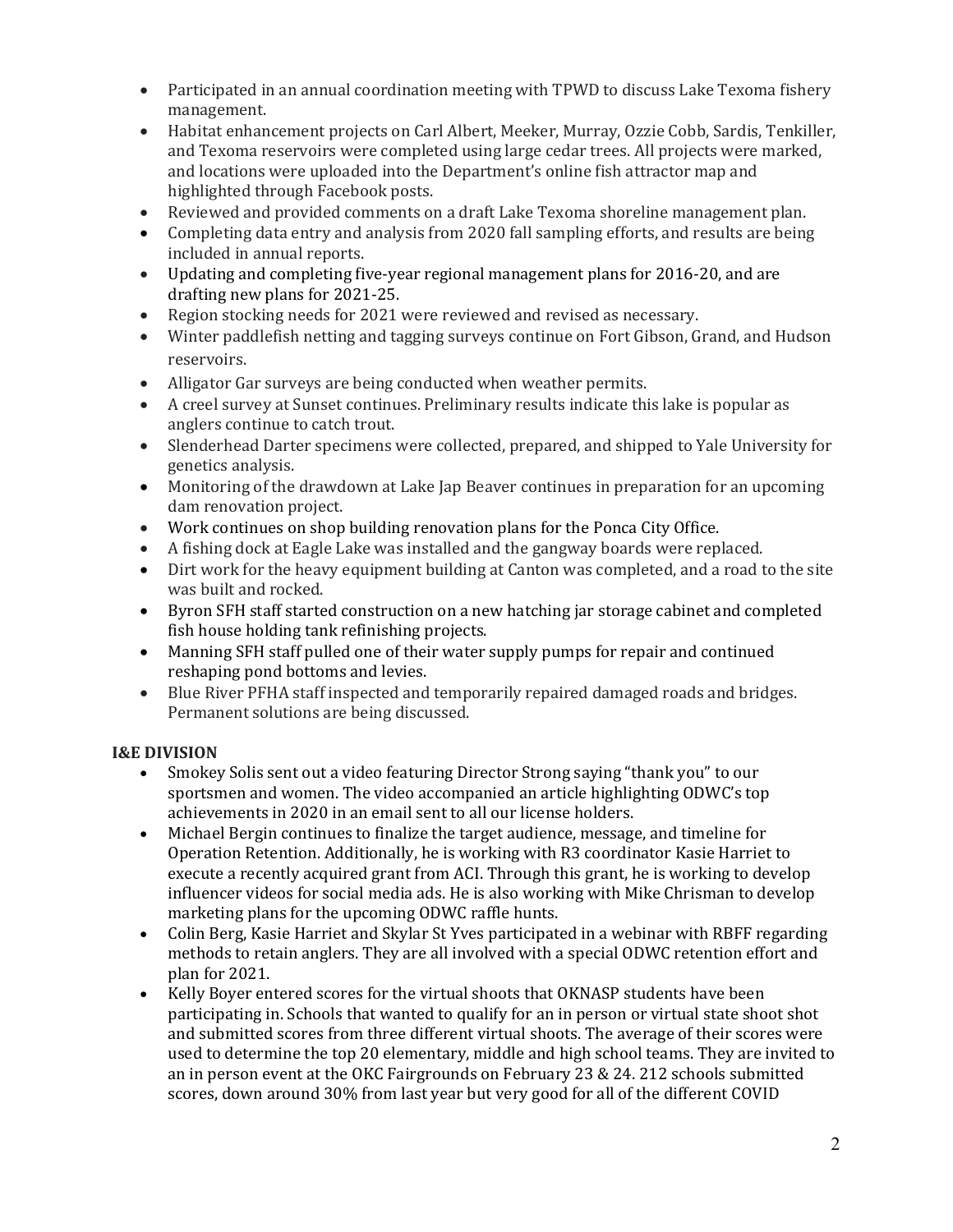protocols that schools have implemented. Schools that didn't qualify for the in person event will participate in another virtual shoot to determine tier 2 level state champions.

- Don Brown completed a project to scan and archive every issue of Outdoor Oklahoma magazine. Every issue since 1945 can be found online through the Department of Libraries' "Digital Prairie" catalog.
- Lance Meek completed the final site inspection of the improvements to Silverleaf gun range as part of a large range renovation grant.
- Shawn Gee continued to document the progress of the range renovation at James Collins and Okmulgee. Both ranges are open, but final inspection has not been completed. Once hydro seeding has been completed a final inspection will take place.
- Jennifer Benge prepared final student certification numbers that completed the online NRA HE course during a special effort to increase use of the online course August-December of 2020. 5,115 students completed their course during the special campaign. The agency has documented \$191,860 worth of contributions in the 18 months since the online course has been used as a match through a federal grant. Peter Churchbourne, with the NRA intends to attend the March Commission meeting to make a presentation on this successful collaboration.
- Darrin Hill and Smokey Solis filmed a private land youth hunt in Beckham County. Photos were also taken and will be shared with the Wildlife Conservation Foundation to use on their website (the Foundation donated the blind, shooting sticks, chairs, ect.).
- Daniel Griffith is working with IT to develop another section of the Cy Curtis program recognizing the Oklahoma Slam and Super Slam. Daniel also worked to create webpages for the new raffle hunts. Daniel plans to meet with the Website Council later this month to discuss Q4 and yearly analytics. Pageviews were up 30% with an increase in pageviews from 6,704,256 in 2019 to 8,773,581 in 2020. Even with increased traffic, the website operated more efficiently by decreasing page load time.
- Whitney Jenkins is working to complete profiles for each Foundation member. These profiles will be featured throughout the year in the WOG and will also be shared with the Foundation to use on their website.
- Kasie Harriet assisted NWTF staff with the organization of a mentored squirrel hunt at Sequoyah State Park. Hunt is being held January 23rd.
- Sarah Southerland partnered with Smokey Solis to mentor a hispanic family on their first duck hunt. Sarah completed an article about the hunt and plans to use it in several ODWC as well as share it with HECHO. Hispanics Enjoying Camping, Hunting, and the Outdoors.
- Damon Springer, Jason Smith, Shawn Gee and Kelly Boyer conducted an OKSSSP training for 12 teachers at the OKC Gun Club.

### **Upcoming Scholastic Shooting Sports Program shoots**

March 2, Enid March 4, Duncan March 23, SE, Coweta March 24, NE, Coweta April 7, State Shoot, El Reno

# **WILDLIFE DIVISION**

- Staff continues to wrap up a very successful, new state record deer harvest.
- WMA staff continues to make preparations for dormant season prescribed burning, and a number of burns have already been conducted.
- The deer Herd Health Evaluation project will occur throughout the month of February, with collections scheduled for Mondays and Tuesdays in February. Sampling will occur in North Central and Northwest Oklahoma.
- Winter Pronghorn Population Survey flights, are scheduled for this week (week of Feb 1).